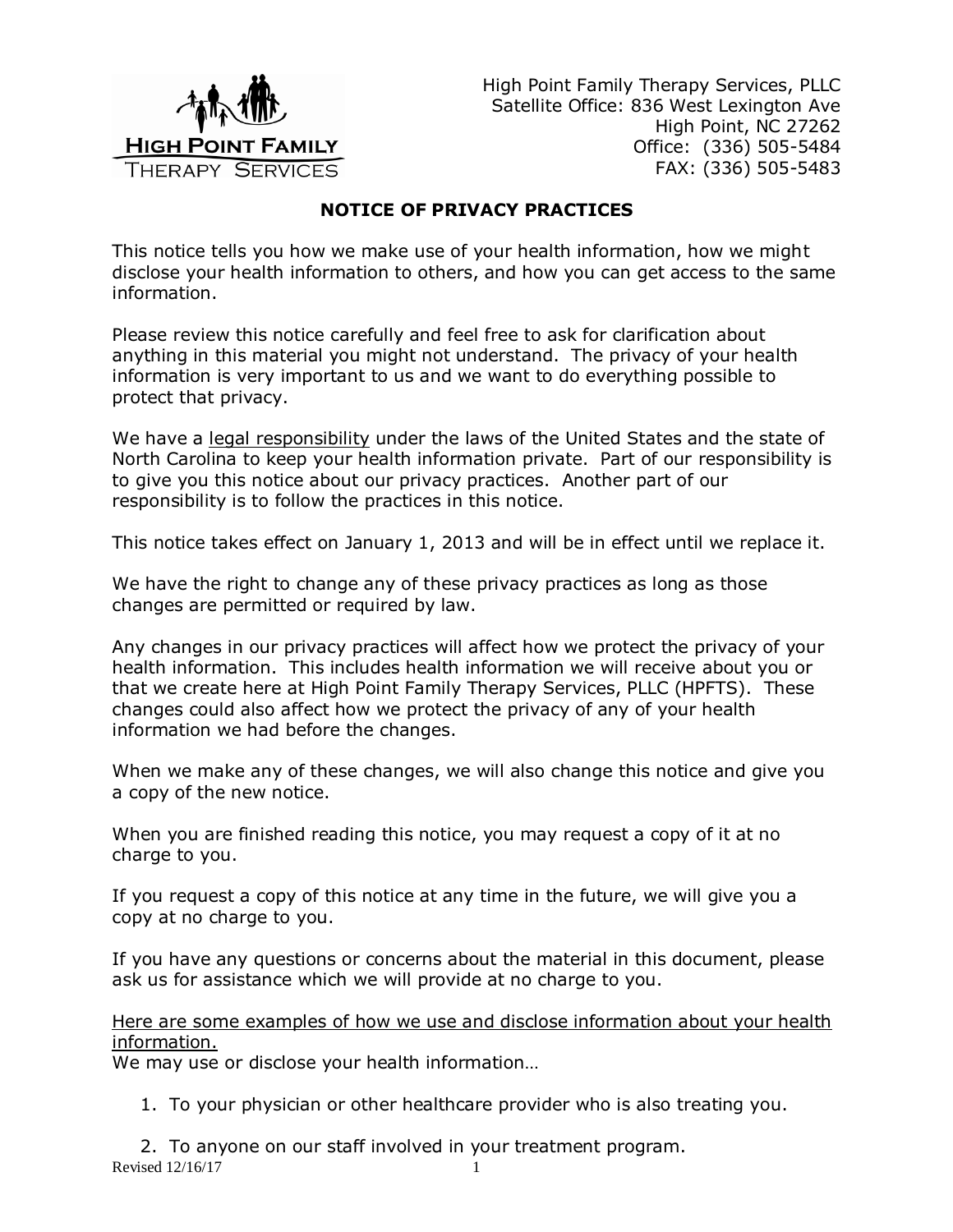- 3. To any person required by federal, state, or local laws to have lawful access to your treatment program.
- 4. To receive payment from a third party payer for services we provide for you.
- 5. To our own staff and contracted mental health consultants in connection with HPFTS' operations. Examples of these include, but are not limited to the following: evaluating the effectiveness of our staff, supervising our staff, and improving the quality of our services, and in connection with licensing, credentialing, or certification activities.
- 6. To anyone you give us written authorization to have your health information, for any reason you want. You may revoke this authorization in writing anytime you want. When you revoke an authorization it will only effect your health information from that point forward.
- 7. To a family member, a person responsible for your care, or your personal representative in the event of an emergency. If you are present in such a case, we will give you an opportunity to object. If you object, or are not present, or are incapable of responding, we may use our professional judgment, in light of the nature of the emergency, to go ahead and use or disclose your health information in your best interest at that time. In so doing, we will only use or disclose the aspects of your health information that are necessary to respond to the emergency.
- **8.** High Point Family Therapy Services, PLLC expects its staff to follow the laws of the State of North Carolina in reporting to the designated authorities intentions on the part of clients to commit suicide, homicide, or incidents of abuse or neglect of children or the elderly. **(North Carolina Code: G.S. 7B-101)**

We will not use your health information in any of HPSDS' marketing, development, public relations, or related activities without your written authorization.

We cannot use or disclose your health information in any ways other than those described in this notice unless you give us written permission.

As a client of High Point Family Therapy Services, PLLC **you have these important rights:**

- A. With limited exceptions, you can make a written request to inspect your health information that is maintained by us for our use.
- B. You can ask us for photocopies of the information in part "A" above.
- C. We will charge you \$.25 per page for making these photocopies.
- D. You have a right to a copy of this notice at no charge.
- Revised 12/16/17 2 E. You can make a written request that we place other restrictions on the ways we use or disclose your health information. We may deny any or all of your